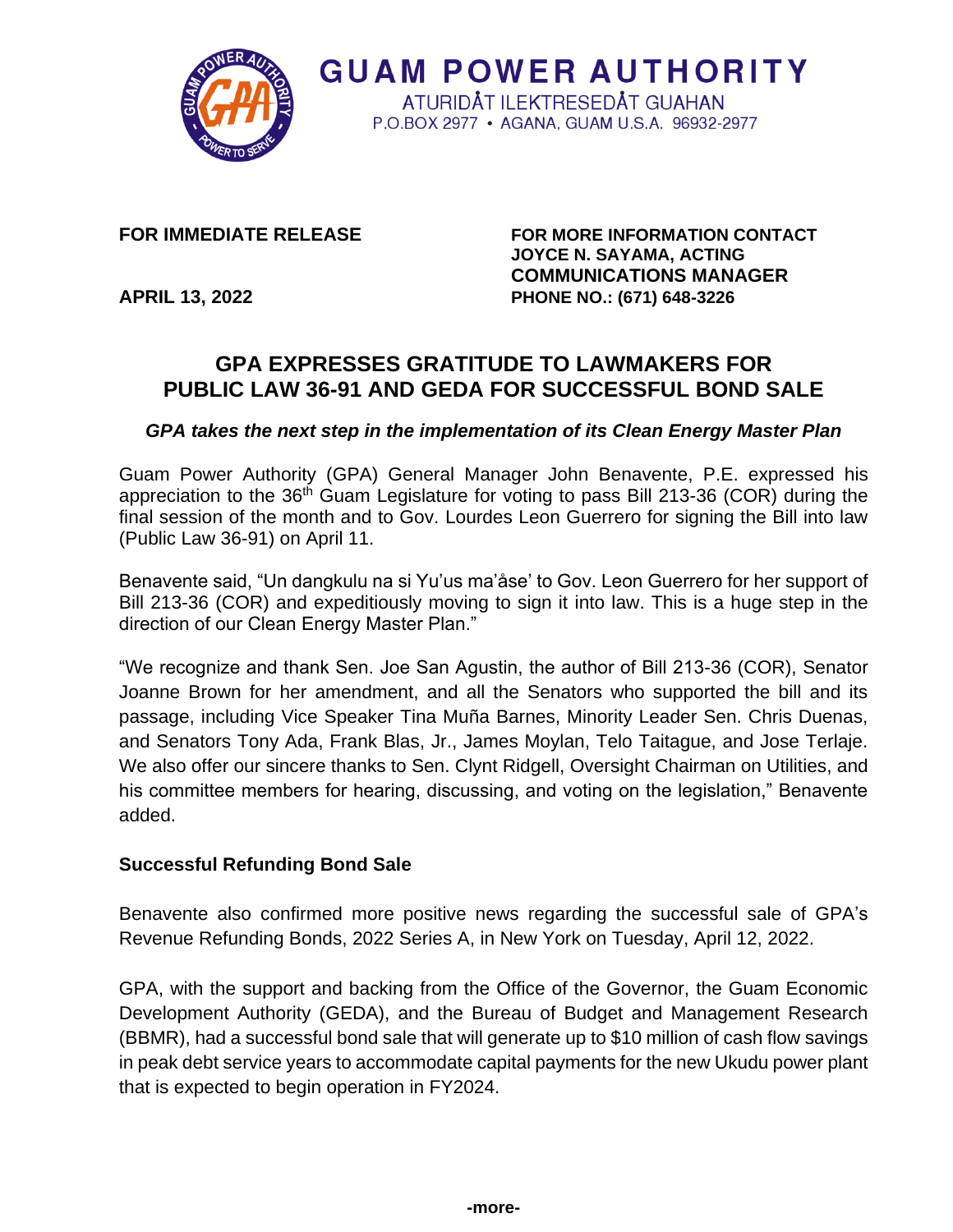Despite a market environment that has seen an outflow of funds in recent weeks due to increasing treasury rates and rising inflation, GPA achieved a net present value savings of \$5.8 million with an all-in True Interest Cost (TIC) of 4.3%. The extremely successful sale of \$257.6 million in refunding bonds will refund \$285.8 million of outstanding GPA 2012 bonds, reducing the overall debt by \$28.2 million. GPA received \$728 million of total orders from 20 institutional investors for the entire series of bonds.

"I want to thank Gov. Leon Guerrero, Lt. Gov. Josh Tenorio, and the Guam Legislature for their approval and authorization to issue these refunding bonds as our agency identifies ways to reduce overall costs to the ratepayers of Guam," stated Benavente. "I extend my special thanks to our GPA management team; GEDA CEO and Administrator Melanie Mendiola and her staff; the leadership team at BBMR; and bond counsel for their support and guidance on this deal."

"We are pleased with the results of the GPA bond sale, which will help the Authority keep rates down as they convert to a more environmentally friendly power generation," stated Gov. Leon Guerrero. "The investor confidence is reflective of the people of Guam and our Administration's handling of our economic recovery."

The bonds will forward refund the outstanding 2012 Series A bonds for settlement on July 7, 2022.

### **Progress for Ratepayers**

According to Benavente, all components represent immense progress for ratepayers and residents.

He added, "This was a community effort. We thank the Consolidated Commission on Utilities and the Public Utilities Commission of Guam for their support. Our ratepayers were instrumental in reaching out to our Senators to get the Bill passed. Because of all this, Guam is another step closer to achieving 50% renewable energy by 2035 and 100% by 2045."

Benavente concluded by saying that the passage of Bill 213-36 (COR), the selling of revenue bonds, and the addition of the latest solar farm are all integral parts of Guam's remarkable energy future – a stable system that produces cleaner energy, fewer emissions, and with greater efficiency. He said, "The fuel savings that we will achieve will ultimately lead to lower power costs for our people. This is a significant win for everyone."

For questions regarding Public Law 36-91, Legislative Bill 213 (COR), GPA's Revenue Refunding Bonds 2022 Series A, or GPA's Clean Energy Master Plan, please visit [guampowerauthority.com.](https://guampowerauthority.com/home/home_home.php) For the latest news, follow and engage with GPA on Facebook and Instagram (@GuamPowerAuthority).